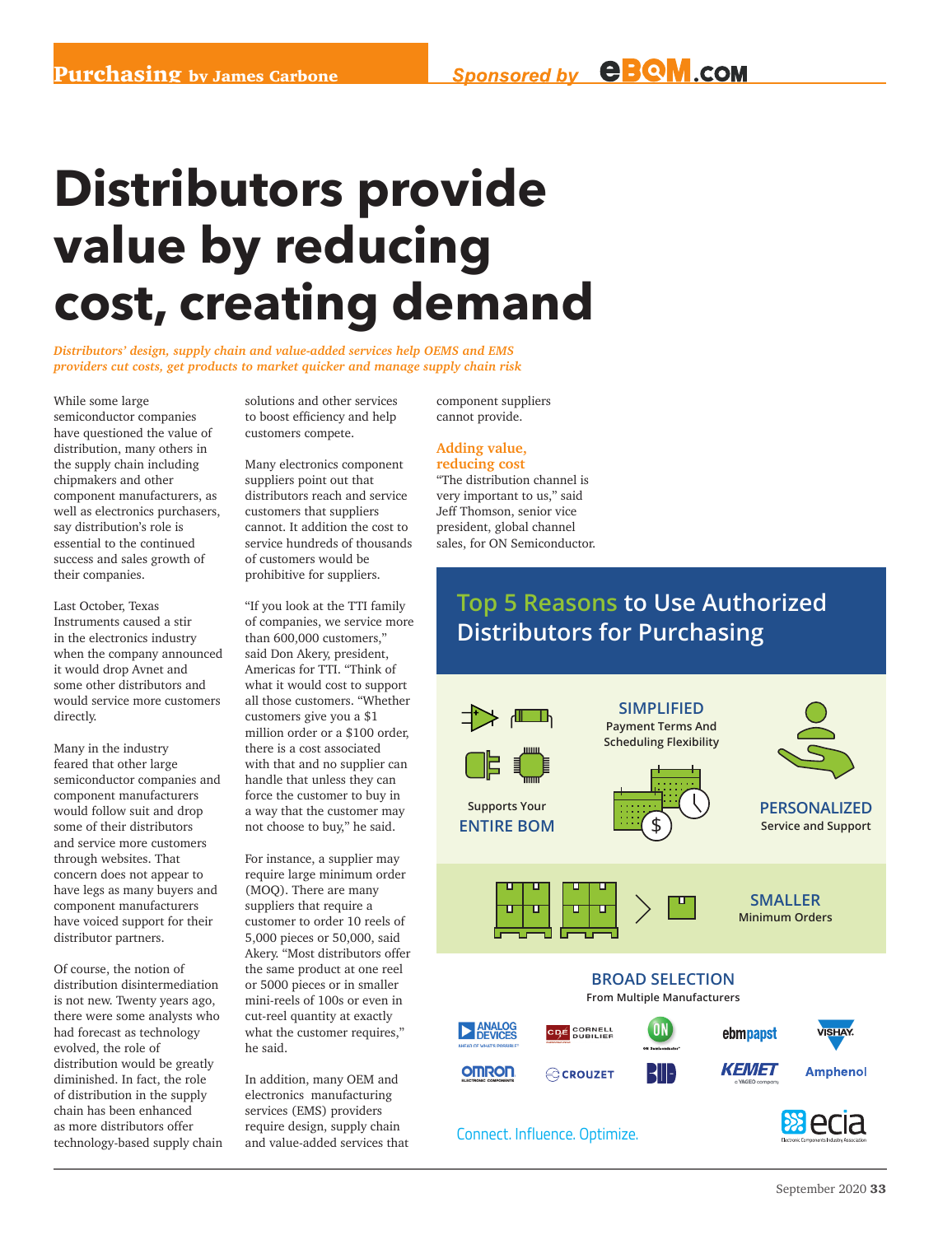"They add value to the end customer and take away some of the cost of serving a customer from us by providing value-added services," he said.

He added that about 60 per cent of ON's revenue goes through the channel and distributors have provided excellent growth for us. "Over the last eight years, we have absolutely outpaced the industry in our growth of revenue in the distribution channel."

He said growth has not just been with ON's larger strategic accounts, but it has also been "in the mass market area, those hundreds of thousands of customers that we would never be able to support without them."

About 25 distributors support ON, but 11 of them account for 90 per cent of revenue and 90 per cent of the units sold through distribution. "The rest of them are specialty distributors for end-of-life products, excess inventory, wafer sales, or high service," said Thomson.

One way distributors help ON to grow sales is through demand creation. "We have our strategic accounts that we handle on a direct basis. We rely on our distribution partners to go after the wide mass market base and do the demand creation for that. It has proven to be very successful for us," he said.

#### **Creating demand**

He noted that demand creation takes on different forms. "It could be the discovery of the ability for us to get on an AVL. It could be a design-in of one of our products into a new program. It could be expansion of our share due to work that the distributor does in an existing account," said Thomson. He said distributors

not only help ON grow its customer base, but they also help the chipmaker to gain more business with existing customers.

"They help us go wider as far as more products or solutions. We call that solutions selling or designing in different types of sockets that we have to offer and they are able to drive even more share for us," he said.

Distributors bring value to ON in many ways, including providing FAE resources, broad promotion of ON's products, ensuring component availability through buffer stock, consignment programs and vendor managed inventory and extended credit payment terms for customers, said Thomson.

While suppliers such as ON appreciate such programs, so do OEM and EMS companies who benefit directly from services. One such customer is Data Electronic Devices (DataED), based in Salem, NH.

Michael LaFleur, vice president of operations for DataED, said the EMS provider buys tens of millions of dollars of components from distributors annually. One reason is the inventory and supply chain management programs that distributors offer.

"We have vendor managed inventory, in-plant stores from one of our larger distributors," said LaFleur. "We also have a VMI cage for 10 other distributors for other parts. Those distributors handle all "the MRP signals they bring the material in and we don't pay for it until it's issued out of the cage," he said. That is typically something a manufacturer would not do.

"We also have bread man programs with some distributors where they come in every week and refill the bins to a min-max level. We pay on a consumption basis," he said.

DataED's distributors also manage all end-of-life notifications and make recommendations at the technical level for substitute parts. The EMS provider also uses distributor valueadded services such as IC programming and tape and reeling.

LaFleur said its distributor partners also provide crucial market intelligence about the supply chain. "We get reports from distributors on a weekly basis about trends in the industry, " he said. Such intelligence keeps DataED informed about market conditions, including availability, lead and prices for parts such as MLCCs, tantalum capacitors and chip resistors.

#### **Supporting timeto-market**

Distributor provided valueadded, supply chain services and market intelligence are also important to EMS provider Coghlin Industries, based Westborough, Mass. Such services are essential to Coghlin because they help the company carry out its mission to get customers' products to market as quickly and as costeffectively as possible, said Jim Coghlin, vice chairman & chief supply chain officer for the company.

 "One way we do that is by leveraging our distribution partners to support us with kitting or special packaging, special labeling, handling lower level subassemblies such as fan or cable assemblies," he said. Those value-added services allow Coghlin to focus more on



# **" " " "**

**Most distributors that we work with offer an early pay discount if you're in a good cash position**

**Jim Coghlin**, vice president and chief supply chain officer for **Coghlin Industries**

supply chain management, integration, quality control and fulfillment, he said.

Distributors also provide Coghlin with bonded inventory, consignment inventory programs and vendor managed inventory programs.

Coghlin also values the level of service and technical expertise that its distributors provide. Distributors often have inside and outside salespeople and field applications engineers. "With a single phone call, you can get a high level of service. For instance, an FAE may be able to support you for multiple manufacturers in person and on the phone. In addition,